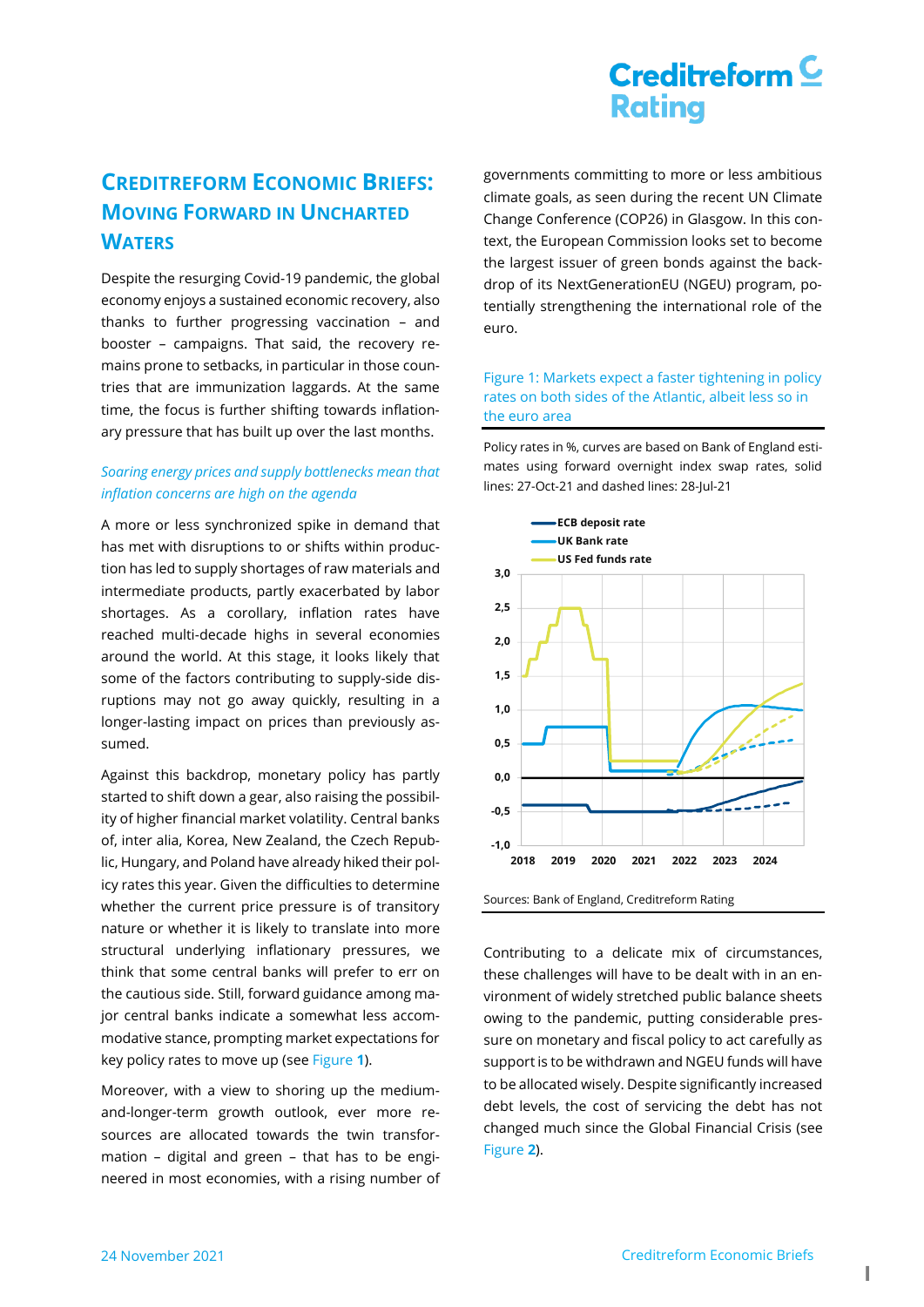#### <span id="page-1-0"></span>Figure 2: Debt increased significantly, but servicing costs have remained broadly unchanged since the Global Financial Crisis

Debt-to-GDP and Interest outlays-to-GDP both in %, panels 1 and 2 cover 188 and 180 countries respectively



Sources: IMF, Creditreform Rating

Looking forward, supply-chain problems related to transport capacity may be about to ease somewhat, as suggested by the Freightos Global Container Freight Index (FBX). Meanwhile, demand for intermediate products such as semiconductors is likely to stay very high throughout next year while possibly meeting with supply shortages due to geopolitical

power play, as recently exercised between the US and China, affecting production, as well as disrupted production owing to local outbreaks of Covid-19 in various places.

That said, having recovered early from the initial coronavirus wave in 2020, China may experience a slowdown of economic activity in its industrial and construction sector in 2022. This could be compounded by recent financial difficulties of one of its major real estate developers that might entail downward risks for the whole property sector and possibly beyond, potentially dampening China's demand for various raw materials. Furthermore, production and extraction of commodities in South America may be increased among easing restrictions as Covid-19 infection rates ebb and vaccination progresses, as well as in light of increased investments in the respective industries.

### *IMF nudging down its 2021 forecast due to short-term headwinds*

Amid all these factors, the IMF has slightly downgraded its forecast for global economic growth in 2021 to 5.9% this October, from 6.0% projected in July, which masks differing underlying trends. While it revised down the outlook for advanced economies, partly because of the adverse effects of supply-chain disruptions, the downgrade for low-income developing countries occurred against the backdrop of a worsening epidemiological situation in those countries amid low vaccine supply. With regard to emerging market and developing countries overall, however, the IMF slightly increased its forecast for the whole year 2021. The growth projections for China were only slightly revised down, by 0.1 p.p. for 2021, to 8.0%.

With a view to 2022, the IMF maintained its forecast of 4.9% for global economic output expansion. Advanced economies could see their GDP rise by 4.5% next year, still likely outpaced by an expected expansion of 5.1% in emerging market and developing countries. Aggregate output for the industrialized countries is expected to reach its pre-pandemic trend level in 2022, whereas aggregate output for the developing nations (excluding China) is projected to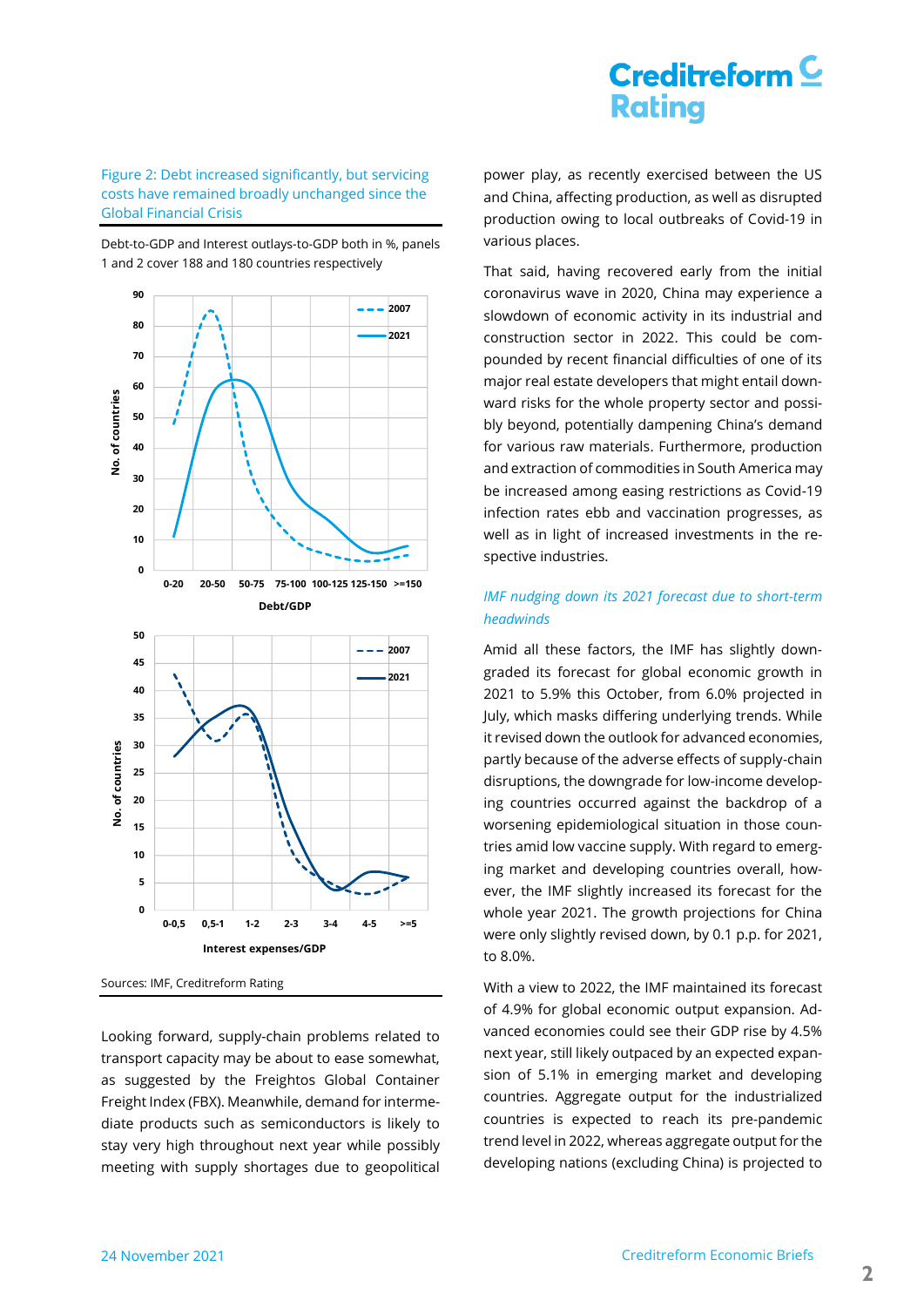take much longer to catch up, as it is estimated to still stand 5.5% below its pre-pandemic level in 2024.

Meanwhile, Chinese economic growth is expected to edge down to 5.6% in 2022. Following the financial difficulties of Evergrande, the Chinese housing sector might experience a more pronounced slowdown, as well as due to downside risks related to another outbreak of Covid-19. We believe that that the Chinese leadership may thus well provide additional economic stimulus for 2022.

#### *US gearing up for a first rate hike next year*

The US economy has continued to expand throughout the year, and is on course for an increase in real GDP of about 6.0% in 2021, down by 1 p.p. compared to August's Briefs edition, mainly owing to supplyside shortages, whilst demand remains robust. Private consumption should be the key driver of economic growth in 2021/22, bolstered by robust employment and wage growth, as well as by large fiscal support, which, however, is set to wane in 2022. Public and private investment is likely to add considerably, backed by the infrastructure package signed into law by President Biden in November, including USD 550bn in new federal investment in digital and transport infrastructure.

In its latest quarterly projections provided in September 2021, the Federal Reserve expected real GDP to come in at about 5.9% in 2021 and to moderate to 3.8% and 2.5% in 2022 and 2023 respectively. Against the backdrop of headway made towards reaching full employment and current upward pressure on prices, the Federal Open Market Committee (FOMC) announced that it would begin tapering from the current month at its meeting on 2-3 November 2021. It intends to reduce its asset purchases by USD 15bn per month (10bn and 5bn less in Treasury securities and MBS respectively), from a previous pace of USD 120bn per month.

The Fed stressed that tapering should not be understood as signal for an imminent rate hike. However, even if inflation rates start to moderate around the middle of next year, we think that a first rate rise may occur towards the end of 2022, not least at price increases are already more broad-based (see [Figure](#page-2-0) **3**).

<span id="page-2-0"></span>Figure 3: Inflationary pressures in the US are materially more pronounced and broad-based than in the euro area

Distribution of items in the Harmonized Index of Consumer Prices (EA) and the Consumer Price Index (US), both less food and energy, for the EA and the US we included 78 and 111 items respectively

**Below 0% 0%-2% 2%-4% Above 4%**



**UNITED STATES**



Sources: Eurostat, BLS, Creditreform Rating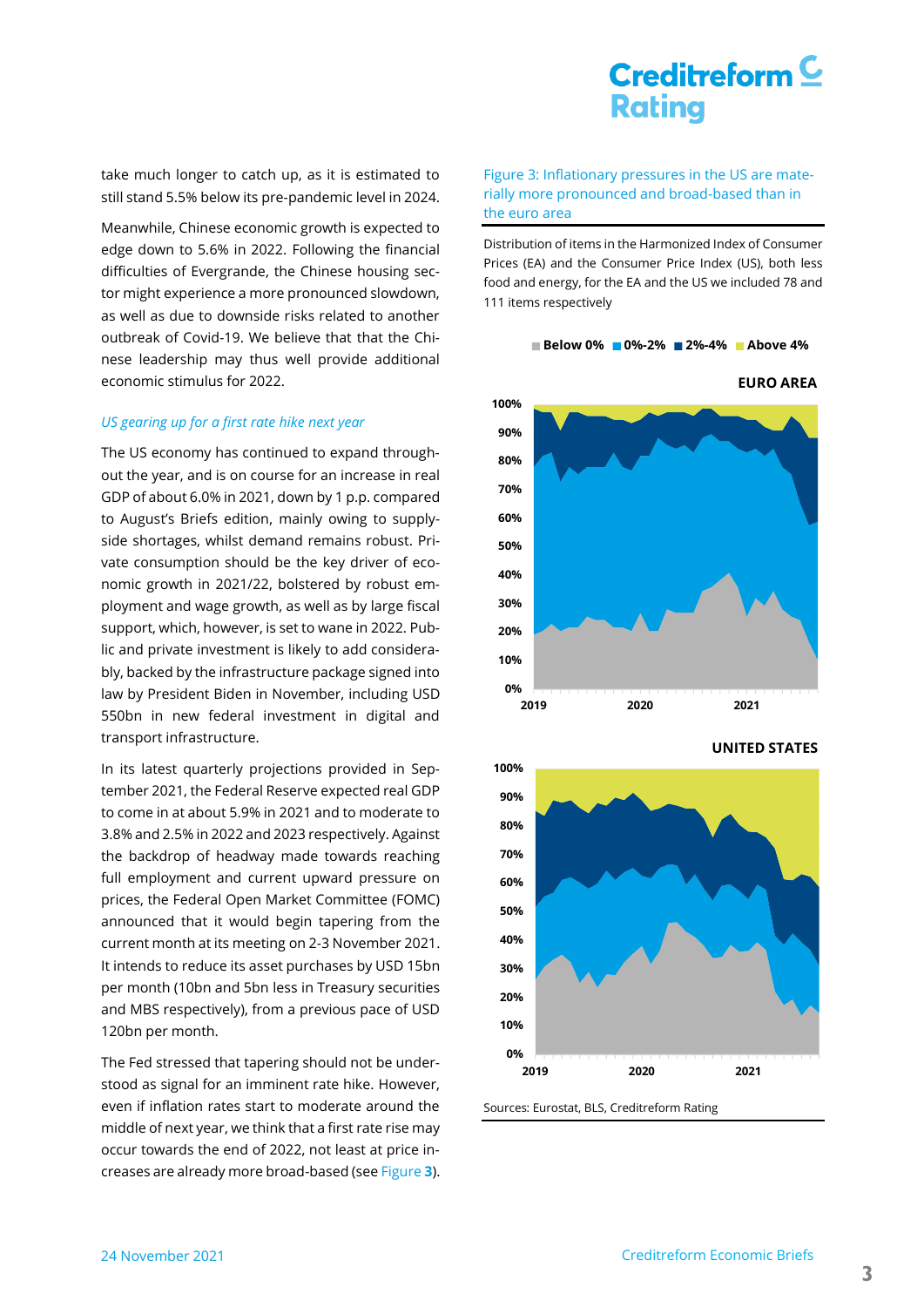According to latest FOMC communication from Sep-21, it anticipated the Fed funds target rate to be at around 0.3% in 2022, and around 1.0% in 2023, both constituting slight upward revisions compared to the June forecasts. Recent inflation developments have seen the US CPI rise to a 30-year high (October 2021: 6.2%). Price pressure is likely to be temporary, but assumed to persist well into next year, on the back of supply chain bottlenecks and shortages that should abate in the course of 2022. The core inflation rate, here excluding food and energy prices, has trended up as well, reaching 3.1% in October 2021.

### *Euro area: Hard times ahead for the immunization laggards as we move into winter*

Following an easing of containment measures, quarterly growth momentum continued in the euro area, with real GDP rising by another 2.1% q-o-q in Q3-21. While France, Italy, and Spain surprised on the upside, posting a quarterly expansion of 3.0%, 2.6%, and 2.0% respectively, Germany seemed more affected by the abovementioned supply bottlenecks and the manufacturing weakness, recording an increase of 1.8% vis-a-vis the second quarter. However, measured against the respective pre-pandemic level (Q4-19), Spain continues to lag well behind the other three euro area heavyweights, posting 6.6% below its pre-crisis GDP path as of Q3-21, whereas France has almost recouped lost ground (-0.1%).

We expect the economic recovery to continue in the euro area amid progressing vaccinations, although ongoing supply bottlenecks (see [Figure](#page-3-0) **4**) and some epidemiological setbacks will likely weigh somewhat on growth rates going forward.

Illustrating these points, the most recent Composite Purchasing Manager Index (PMI) slowed to the lowest level in six months in October, amid a third consecutive monthly decrease. Nevertheless, at 54.2 points, the indicator still suggests ongoing expansion of economic activity. Monthly industrial production in the euro area has posted two consecutive declines as of September. By comparison, consumer-related data such as the monthly volume of retail sales and consumer confidence have held up better. As of October, consumer sentiment compiled by the European Commission was moving slightly above levels recorded before coronavirus struck, having recovered significantly in spring as social distancing was eased.

#### <span id="page-3-0"></span>Figure 4: Supply-chain disruptions represent major headwind to near-term outlook, with Germany standing out in particular

Share of survey respondents citing shortage of material/equipment as a factor limiting production, by industry in %; values above 100 are explained by seasonal adjustment of the respective time series

|                                     | EA | DE  | ES          | <b>FR</b> | IT |
|-------------------------------------|----|-----|-------------|-----------|----|
| Manufacturing                       | 53 | 86  | 27          | 43        | 18 |
| Coke /<br>petroleum<br>products     | 36 | 100 | $\mathbf 0$ | 12        | 5  |
| <b>Basic metals</b>                 | 30 | 55  | 8           | 11        | 8  |
| Computer / elec-<br>tronic products | 75 | 102 | 37          | 51        | 25 |
| <b>Electrical</b><br>equipment      | 81 | 109 | 42          | 65        | 39 |
| <b>Motor vehicles</b>               | 87 | 102 | 55          | 140       | 34 |

Sources: European Commission, Creditreform Rating

Generally, we assume that growth of real GDP should mainly be driven by domestic demand in 2021, as private consumption benefits from comparatively resilient labor market developments thanks to extensive government support and upward pressure on wages in some sectors (see [Figure](#page-4-0) **5**). The unemployment rate has come down to 7.7% in September 2021, from a peak at 8.6% in August/September 2020.

Investment is set to be buttressed by favorable financing conditions and initiated funding from NGEU for greening the economies and enhance digitalization. Also, private investment should be facilitated by healthy corporate balance sheets, as reflected by solid data on earnings. Amid recovering exports, net trade should be able to make a positive growth contribution this year. For 2021 as a whole, we anticipate euro area GDP to increase by about 4.9%.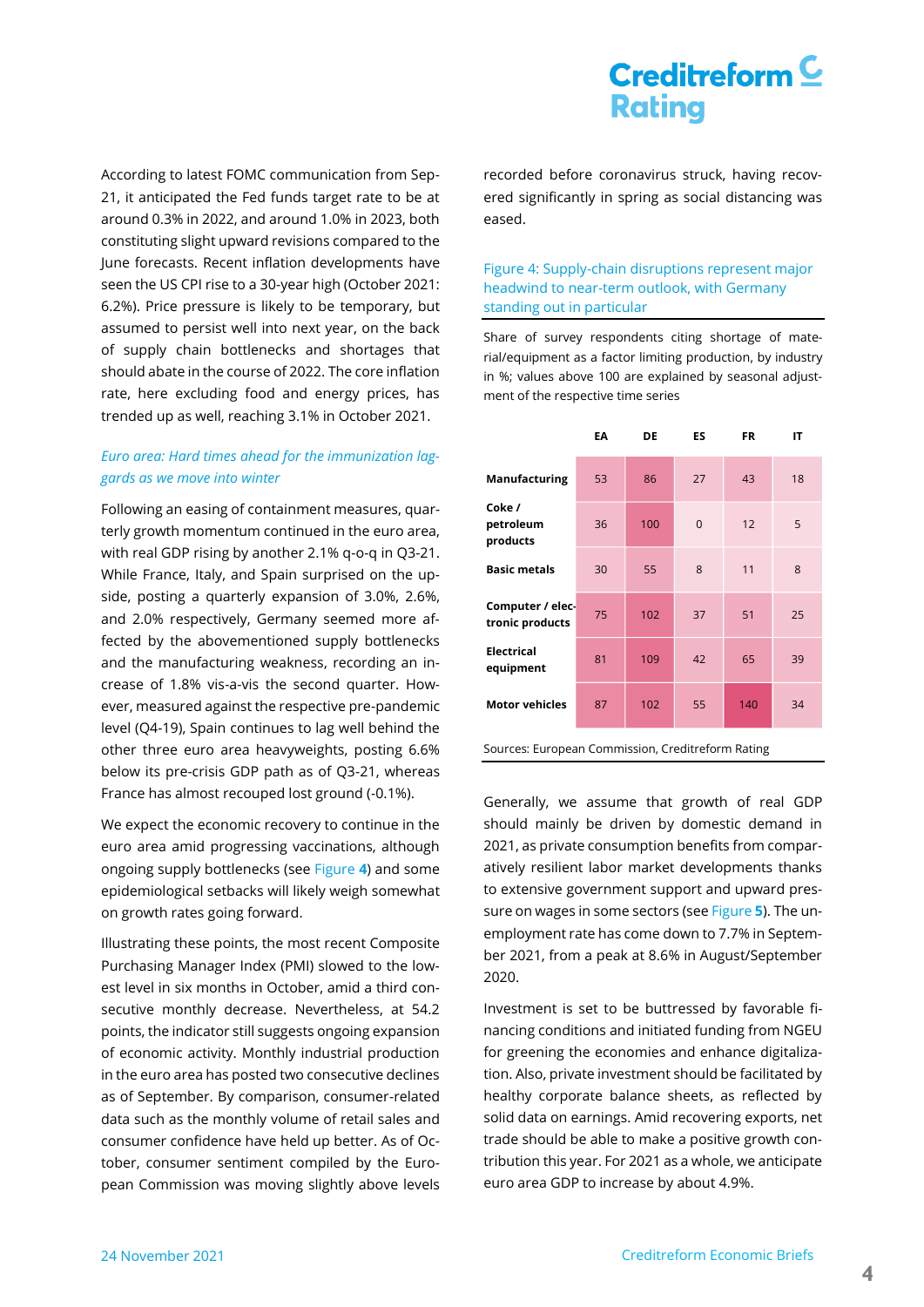#### <span id="page-4-0"></span>Figure 5: Limited labor market scarring, although unemployment should remain above pre-Covid-19 levels in several euro area members

Unemployment in %, European Commission forecasts for the year 2023



Sources: Eurostat, European Commission, Creditreform Rating

Looking ahead into 2022, we expect domestic demand, and in particular private consumption, to remain the main driver for growth, while NGEU should enable a stronger expansion of investment than this year. In this context, it is worth recalling that disbursement of the funds is linked to reaching agreed milestones in terms of implementing reforms. With imports likely to rise vividly in this scenario, we assume a smaller positive contribution from net exports in 2022, despite an expected further increase in exports. Overall, we assume GDP growth to come to 4.4% next year.

### *Risks pertaining to the pandemic remain in place, and the euro area's fiscal policy stance should stay supportive going into 2022*

Apart from the mentioned risks owing to bottlenecks on the supply side, downside risks to growth in the short term mainly relate to currently resurfacing coronavirus infections in various countries. These seem to be linked to the respective share of the population still unvaccinated, which varies considerably among the member states. With surging infections in those euro area members falling well short of herd immunity threatening to overwhelm the health system, containment measures will likely be re-introduced, as currently witnessed e.g. in Austria and the Netherlands, pointing to increasing headwinds to economic growth as the euro area economy is approaching the turn of the year.

While Austria has re-entered a nationwide lockdown on 22 November and intends to impose mandatory vaccination against Covid-19 from February 2022, the Dutch government has, among others, restricted opening hours for shops and catering establishments including restaurants and cafes. Similar developments may soon follow in Germany, where pandemic-related hospitalization numbers and intensive care cases are rising rapidly.

Having been extended in the course of the year, but largely assumed to phase out early in 2022, fiscal support measures such as wage supplement schemes, moratoria and favorable business loans are thus likely to be re-applied or further extended across a number of euro area members, in order to avoid deeper scarring from this pandemic, while adding to the fiscal burden. In Spain, the government is planning to replace its wage supplement scheme (ERTEs) with a more permanent one including a stronger focus on re-/upskilling on workers.

With a view to political developments in the euro area, a focus will be on the French presidential elections next year, with the first round scheduled for 10 April 2022. A second round is to be held 24 April, if no candidate wins an outright majority in the first round, which looks likely. Current polls suggest that incumbent president Macron may get to serve a second term, possibly winning in a second round vote against right-wing contender Marine Le Pen. In case of a Macron win, the German-French axis would presumably continue to drive climate protection policies forward, with the recent stronger emphasis of nuclear power in France potentially constituting a point of contention.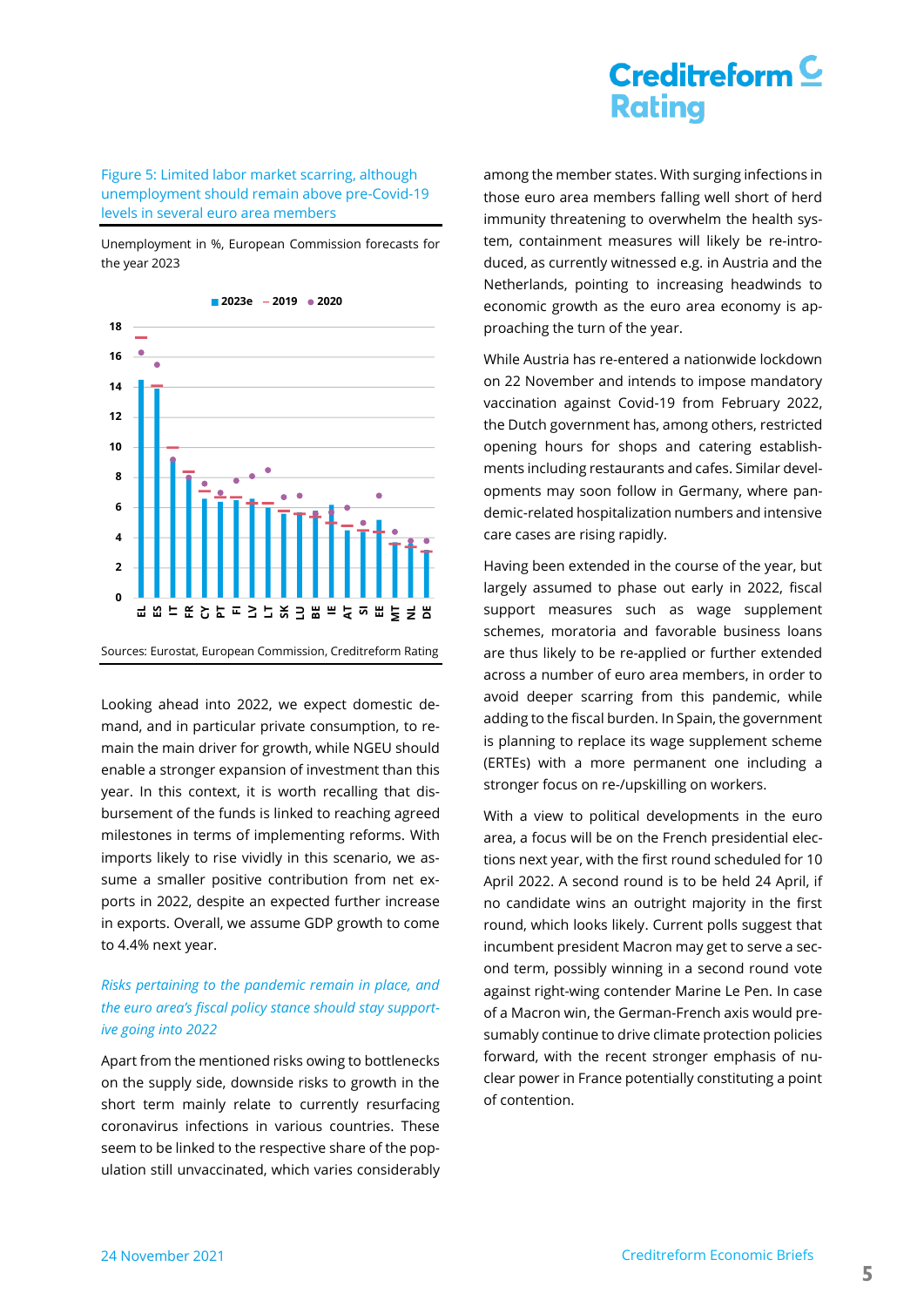### *Near-term outlook for inflation in the euro area adjusted significantly upwards, but tame underlying price pressures for the time being*

As in many other economies, inflation rates in the euro area have gone up substantially over the last months. In October, the annual change in euro area HICP inflation reached 4.1%, the highest level since July 2008, largely pushed up by energy prices, which saw an annual increase of 23.5%. Excluding energy, food, alcohol and tobacco, the so-called core rate was at 2.1% in October, corresponding to the strongest increase since December 2002. Concurrently, service prices have climbed by 2.1% on the year.

Monetary policy has remained very accommodative throughout this year. Alongside the currently openended Asset Purchase Program (APP), the ECB's PEPP, with an overall envelope of EUR 1,850bn, will run until at least 31 March 2022. Reinvestments of maturing principal payments from securities purchased under PEPP until at least 31 December 2023 will add further to the accommodative stance.

Owing to the progressing economic recovery, the ECB Governing Council decided to reduce the monthly PEPP purchases for the first time at its September meeting, but the monetary policy stance remains unchanged. With a view to acknowledged price pressure and high uncertainty over its persistence in a context of economic vulnerability given the lingering pandemic, the ECB is currently stressing three conditions that need to be satisfied before interest rates will start to rise. Apart from inflation reaching 2% well ahead of the end of the projection horizon (currently 2024), inflation would have to be judged as having stabilized durably at the target through the end of the projection horizon, and, thirdly, underlying inflation would have to be judged as consistent with headline inflation stabilizing at 2% over the medium term (see [Figure](#page-5-0) **6**).

At this stage, we would concur with the ECB which puts major emphasis on the assumed transitory character of most recent inflation developments. We thus see three factors as key drivers behind current developments: High energy prices, base effects related to the reversal of the German VAT cut from the beginning of 2021, and recovering demand outstripping supply amid reopening of the economy. Indeed, looking at a more granular breakdown of price groups, upward pressure among different price groups appears not as broad-based as in the US (also see above).

#### <span id="page-5-0"></span>Figure 6: Inflation expectations remain well-anchored regarding the medium to longer term

Annual percentage changes; HICP and core inflation expectations drawn from the respective ECB Survey of Professional Forecasters (SPF)



Going forward, a main focus of the Governing Council may thus lie on broad-based wage rises, which have not yet materialized (see [Figure](#page-6-0) **7**). These could be a sign of supply-side shortages translating into more lasting price pressures, and/or a sign of either a more rapid than expected return to full capacity of the economy, or a stronger pick-up than anticipated.

Uncertainty regarding the pace of asset purchases under the PEPP program over the next quarters may at least partly be reduced at the upcoming December meeting. While we do expect the PEPP program to end in March 2022, we assume that the ECB will come up with some sort of smoothing mechanism to avoid a cliff edge. More generally, we believe that the ECB will continue to deliver significant stimulus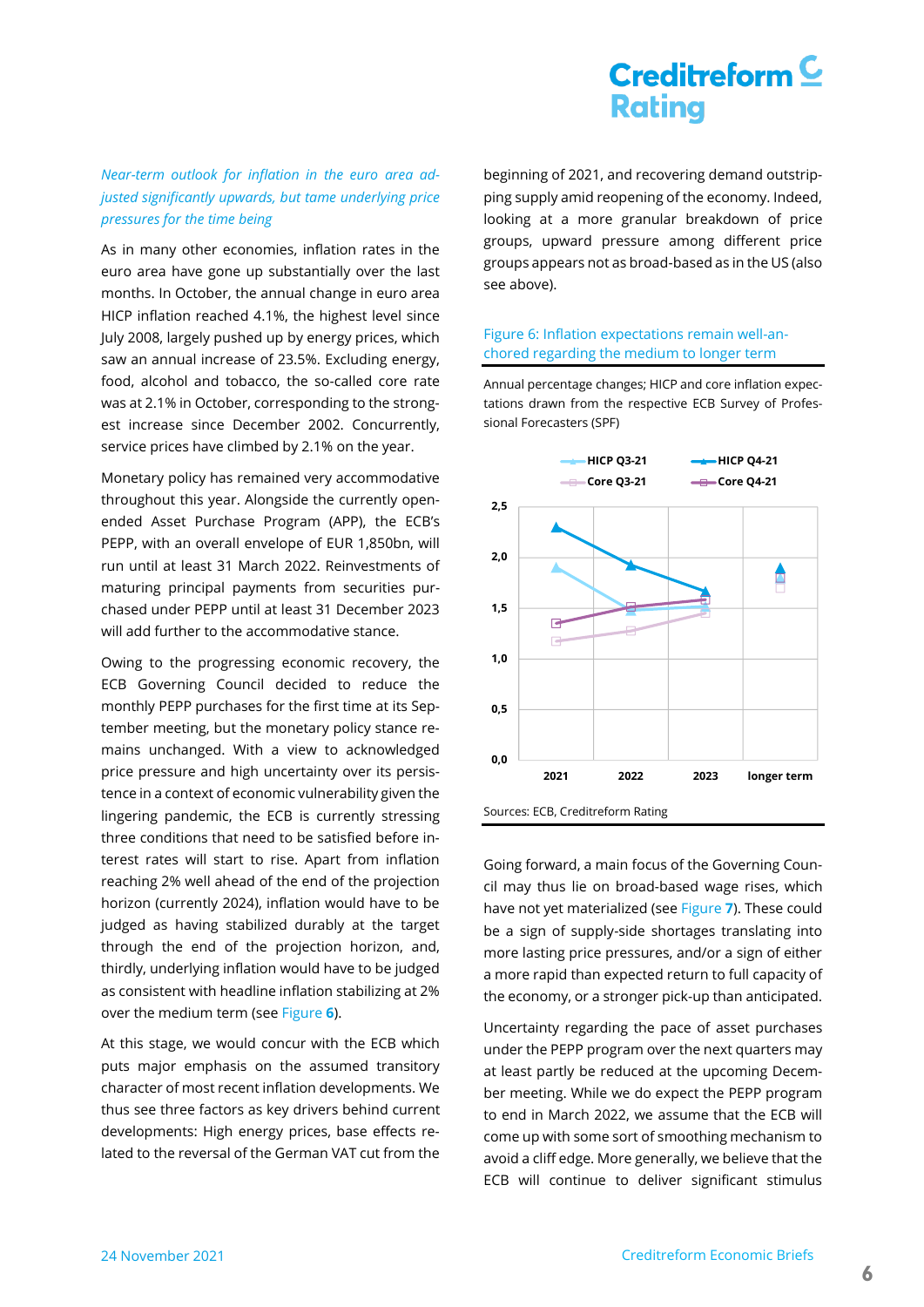through its exceptional monetary operations, including the APP. In our opinion, a first interest rate hike before 2023 seems unlikely at this stage.

#### <span id="page-6-0"></span>Figure 7: Low wage pressures at the horizon do not point to sharp increase of HICP inflation in the near to medium term

#### Annual percentage changes



Against this backdrop, sovereign debt in the euro area should continue to benefit from relatively high affordability, despite likely increasing volatility on financial markets as some other major central banks seem set to act sooner than the ECB (see above).

#### *Review of EU economic governance: Quo vadis?*

The activation of the general escape clause of the Stability and Growth Pact, which allowed the member states to provide a forceful response to the crisis, resulting in ballooning general government deficits and debt levels, will continue to apply in 2022 and is expected to be deactivated in 2023.

Meanwhile, the European Commission launched a review of the EU's economic governance in October, aiming to reach consensus on possible changes to the economic governance framework ahead of 2023.

Some initial guidance as to a possible way forward is envisaged for the first quarter of 2022.

In light of the major challenges of having to engineer and finance the twin transition (green and digital) in a context of higher deficits and debt levels, we think emphasis on the quality of debt may become even more prominent against this backdrop, further watering down a governance framework that has gained in complexity over time. Potentially, this could increase risks to financial stability in the medium to longer term.

#### *Real estate could add to vulnerabilities regarding financial stability*

Apart from stretched public balance sheets, house prices have developed dynamically in various euro area countries, partly leading to some overvaluation and as such increasing financial stability risks as larger corrections might occur at some point. Ongoing favorable financing options, partly coupled with incentives for property purchases for certain groups, e.g. first-time buyers, have contributed to this, as have some structural shifts associated with preference for working from home (se[e Figure](#page-6-1) **8**).

#### <span id="page-6-1"></span>Figure 8: Already strong house price growth has gathered pace in the wake of the pandemic



House price growth in %

Sources: Eurostat, Creditreform Rating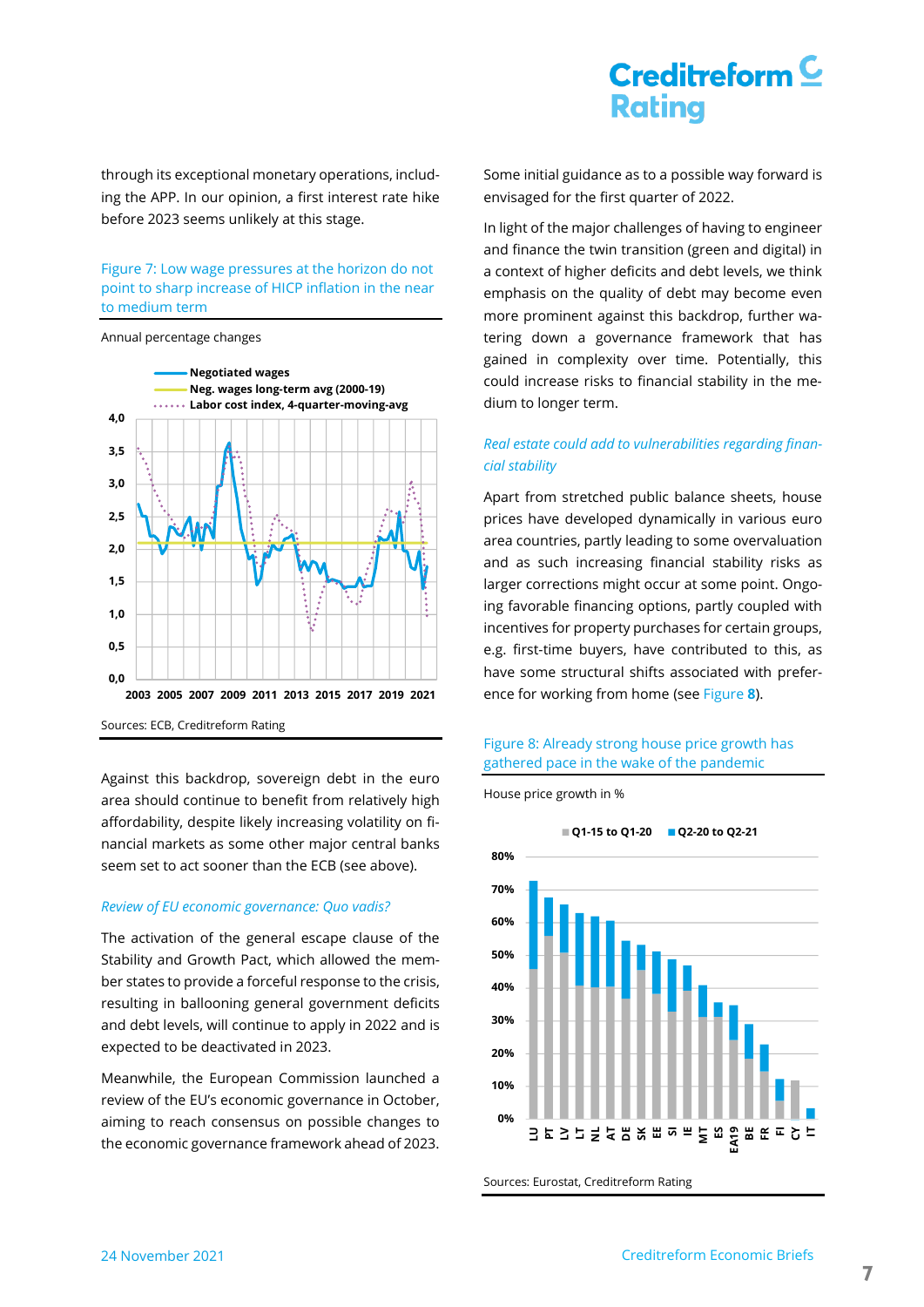While insolvencies have hardly gone up amid longlasting moratoria and efforts to avoid any cliff-edges upon their expiry, there remain risks of a worsening situation that might see more households struggle to service their mortgages, possibly leading to more painful price corrections.

These risks notwithstanding, the banking sector has remained rather resilient throughout this crisis, featuring still solid capitalization levels and improving asset quality. While challenges to profitability remain an ongoing issue in the persisting low-interest rateenvironment, a stronger focus will have to be on any signs of deteriorating asset quality going forward. With a view to wider financial stability and associated risks, we note that equity markets, as well as other, more risky, assets have seen large inflows of capital, partly leading to stretched valuations and increasing risks for larger corrections.

#### *German is struggling to cope with shortages*

The German economy continued to grow following the easing of restrictions in Q2-21. Despite another increase by 1.8% GDP in Q3, real GDP is still falling 1.1% short of its pre-pandemic level (see [Figure](#page-7-0) **9**).

#### <span id="page-7-0"></span>Figure 9: German economy recovered strongly during the summer months, but trailing many peers

Real GDP as compared to pre-pandemic level in Q4-19

**Q3-21 Q4-20 4,0% 2,0% 0,0% -2,0%** Δ Ä **-4,0%** Δ LA **-6,0%** Δ **-8,0% -10,0% ES CZ PT SK IT DE FR BE AT HU FI SE NL LV PL DK LT**

Sources: OECD, Creditreform Rating

Part of the explanation is the larger exposure to the global supply bottlenecks given Germany's pivotal automotive and machinery industry. Survey indicators corroborate the impression that the largest euro area economy, and in particular its manufacturing sector, is heavily affected by these disruptions (see [Figure](#page-7-1) **10**).

#### <span id="page-7-1"></span>Figure 10: German manufacturing sectors hitting all-time highs across the board in terms of supply shortages…

Share of survey respondents citing shortage of material/equipment as a factor limiting production, by industry in %; values > 100 explained by seasonal adjustment



Sources: European Commission, Creditreform Rating

A fourth consecutive decline of the ifo Business Climate indicator in October (index at 97.7), mostly driven by clouding expectations as to the coming months, equally highlights current headaches around these issues. Having said that, sentiment in the manufacturing sector remains significantly more positive than a year ago. Furthermore, despite shortages of some key inputs, the construction sector was able to defy this recent trend, with sentiment con-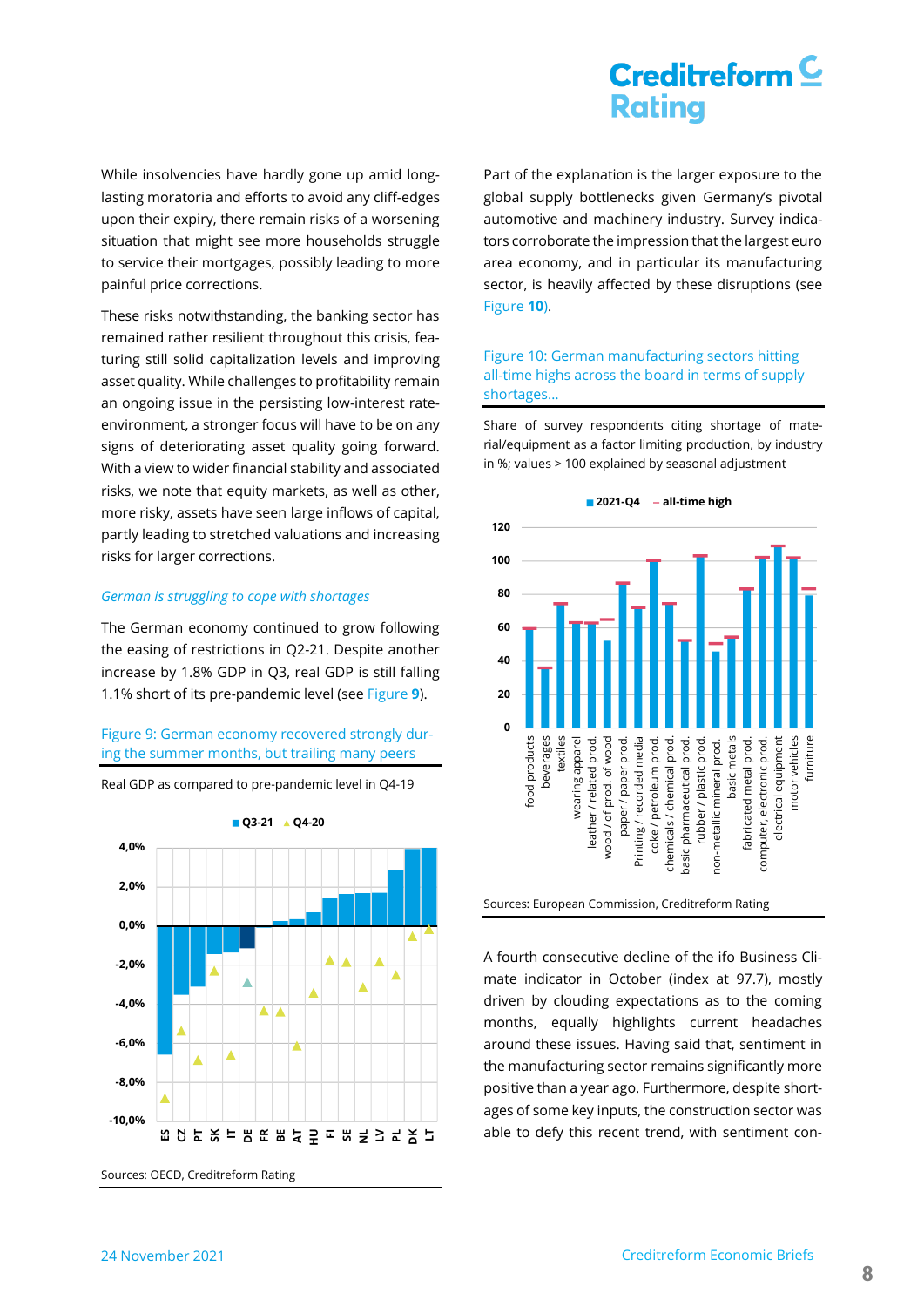stantly improving since July. Contrary to that, optimism in retail trade seems to have suffered the most since June.

With industrial production and exports starting weak into this year's fourth quarter (see [Figure](#page-8-0) **11**), high frequently indicators already hint at a significantly smaller quarterly expansion for the final quarter of the year than in the preceding quarter. We assume the quarter-on-quarter rate will be rather flat. While new orders in the manufacturing sector rose by 9.6% y-o-y in September, unfilled orders are up 24.6% compared to February 2020, before restrictions were introduced in Germany. The range of order stocks reached a new high since inception of the time series in 2015, climbing to 7.4 months in September.

#### <span id="page-8-0"></span>Figure 11: …with severe repercussions on industrial production, most acute in the German auto sector

Manufacturing sectors' weight in 2019 total industrial production in % (x-axis), industrial production between Jan-21 and Sep-2021 by manufacturing sector in % (y-axis)



Sources: Eurostat, German Federal Statistical Office, Creditreform Rating

### *Germany in the Covid-19 pandemic: The same procedure as every year…*

Worse still, as Christmas is inching closer, fast rising Covid-19 infection cases intensify worries over the short-term economic outlook, as, similar to some fellow euro area economies, Germany may be forced to re-introduce containment measures. Its 14-day incidence rate has reached record levels in this pandemic, standing at 529.3 as of week 45 (ECDC), and a first of three newly-introduced thresholds for nationwide restrictions linked to the hospitalization rate has already been exceeded. As of 19 November, 67.5% of the total population were fully vaccinated, moving only in the middle-field among the EU countries (see [Figure](#page-8-1) **12**).

#### <span id="page-8-1"></span>Figure 12: Advances in vaccination coverage is a prerequisite for less strict containment measures as we move into winter

Uptake full vaccination in % of total population as of 19-Nov (x-axis), 14-day cumulative infection rate per 100,000 population (week 45) on a ln(e) scale (y-axis)



Sources: ECDC, Creditreform Rating

With the inoculation rate not sufficiently high, vulnerability remains evident, and may be exacerbated by political failure to act quickly and decisively, not least as Germany's new government is not yet in place and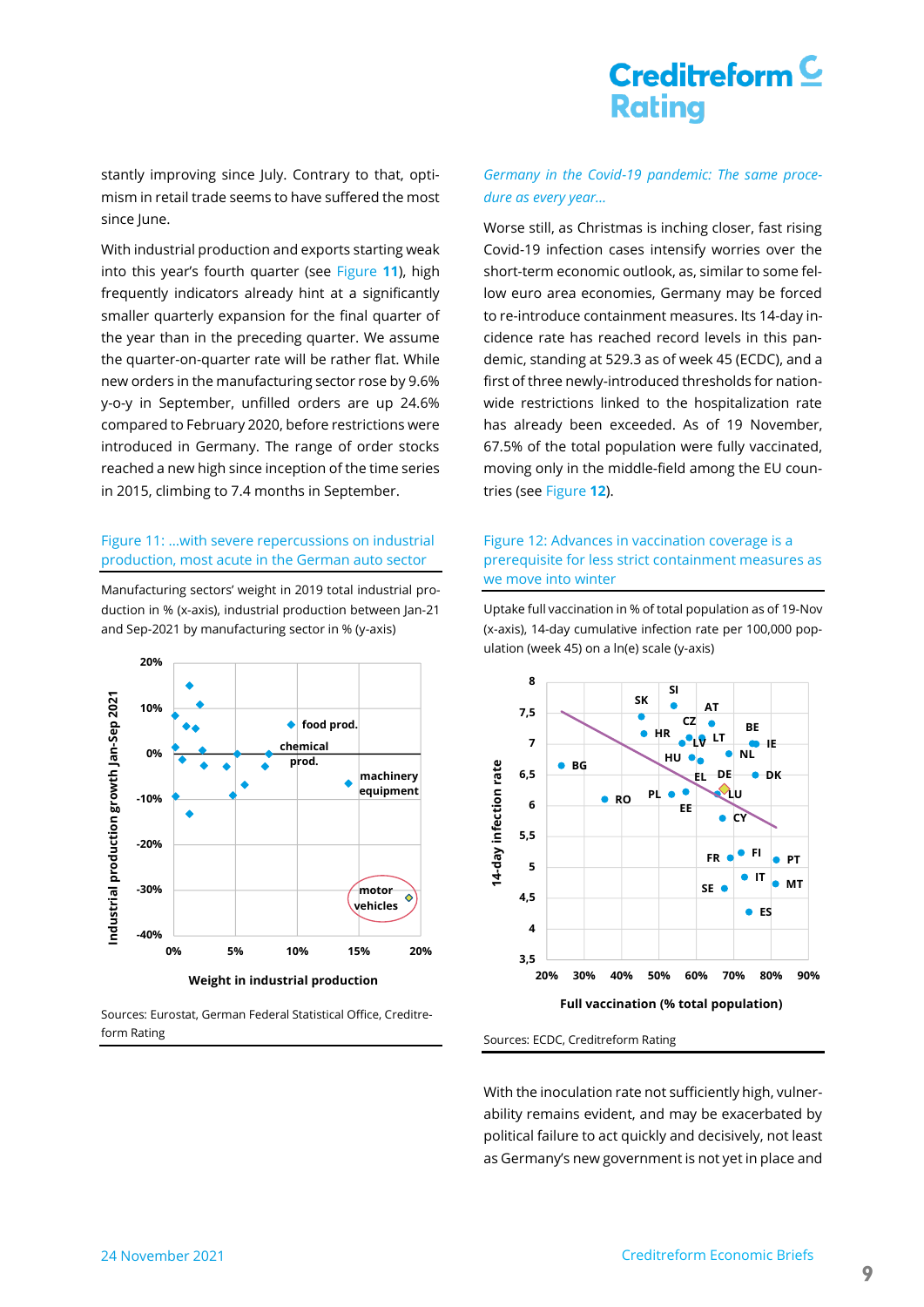the federal governance structure requires a higher degree of coordination.

For 2021 as a whole, we now expect German total economic output to rise by 2.7%. Private consumption will likely be rather flat, due to strong declines in the first two quarters of this year, when the end of the VAT cut added to the negative effects from a long lockdown period. Rather, government consumption and gross fixed capital formation will contribute positively to real GDP growth, while net trade may only make a small positive contribution, despite recovering exports.

Given a likely weak end to the current year, the economy should see catching-up effects from delayed production in the course of 2022, although supplyside bottlenecks may last well into next year. At this stage, we anticipate GDP growth to accelerate to 4.5%, with private consumption bouncing back forcefully and investment strengthening, thus taking over from government consumption as a major growth pillar. In light of an expected strong expansion of domestic demand, net trade is likely to contribute only moderately to GDP growth next year. The pre-crisis level in terms of GDP may only be reached towards the middle of next year.

Thus, growth prospects remain positive, and continue to be backed by benign labor market developments, release of pent-up demand by consumers, as well as by favorable financing conditions, as monetary policy looks set to remain accommodative. In this environment, residential construction will also remain a supportive pillar to growth. When supply disruptions eventually ebb, non-residential construction will likely gather some pace as well, and global economic activity should accelerate, creating tailwinds for exports. Adding to the latter, EU economies will benefit from a boost via NGEU-linked investment.

### *Labor market recovering from the pandemic, but real wages hit by higher inflation*

The recovery on Germany's labor market, which benefited from extended short-time work, has continued, with the monthly unemployment rate stable at 3.4% in September (Eurostat), having peaked at 4.1% in the course of the pandemic. With that, German unemployment is all but back to pre-pandemic levels.

Willingness to hire among German companies remains strong, judging by the ifo Employment Barometer, notwithstanding a slight dip in the index in October. Similar to shortages of certain products or materials, shortages of skilled staff remain a problem for many businesses, as expressed in numerous surveys.

While this has not yet led to broad-based upward pressure on wage growth, this could become a driving factor further out, potentially adding to current consumer price pressures In the exceptional year 2020, nominal wages fell by 0.7%. Taking into account a mild increase of 0.5% in consumer prices in that year, real wages ultimately fell by 1.1%. Despite an expected increase in nominal wages in 2021, due to significantly less short-time work, real wages might still be negative owing to higher inflation. Nominal wages, which rose by 5.5 y-o-y in the second quarter, were thus partly driven by base effects.

Compared to the year 2020, when German inflation (HICP) was at a mere 0.4%, 2021 looks set to take consumer price increases back to levels last seen shortly after the reunification. In October, Germany's inflation rate leapt to 4.6%, the highest rate since August 1993, partly distorted by the reinstated VAT rate at the beginning of the year, which led to a significant base effect in consumer prices. A similar base effect has driven y-o-y increases in energy prices, added to by the introduction of a CO2 charge in the areas of transport and heating from the beginning of 2021. Core inflation (excluding food, energy, alcohol and tobacco) increased to 2.8% in October. Overall, HICP inflation could average 3% this year.

As the mentioned base effects will drop out of the inflation rate at the beginning of 2022, we expect annual changes in consumer prices to decrease markedly. Given still prevalent downside risks for economic prospects due to the evolution of the pandemic, we expect inflationary pressure to be relatively tame in the short term. For next year, we project the inflation rate to moderate to an average of 2.2%, which could give way to real wage increases.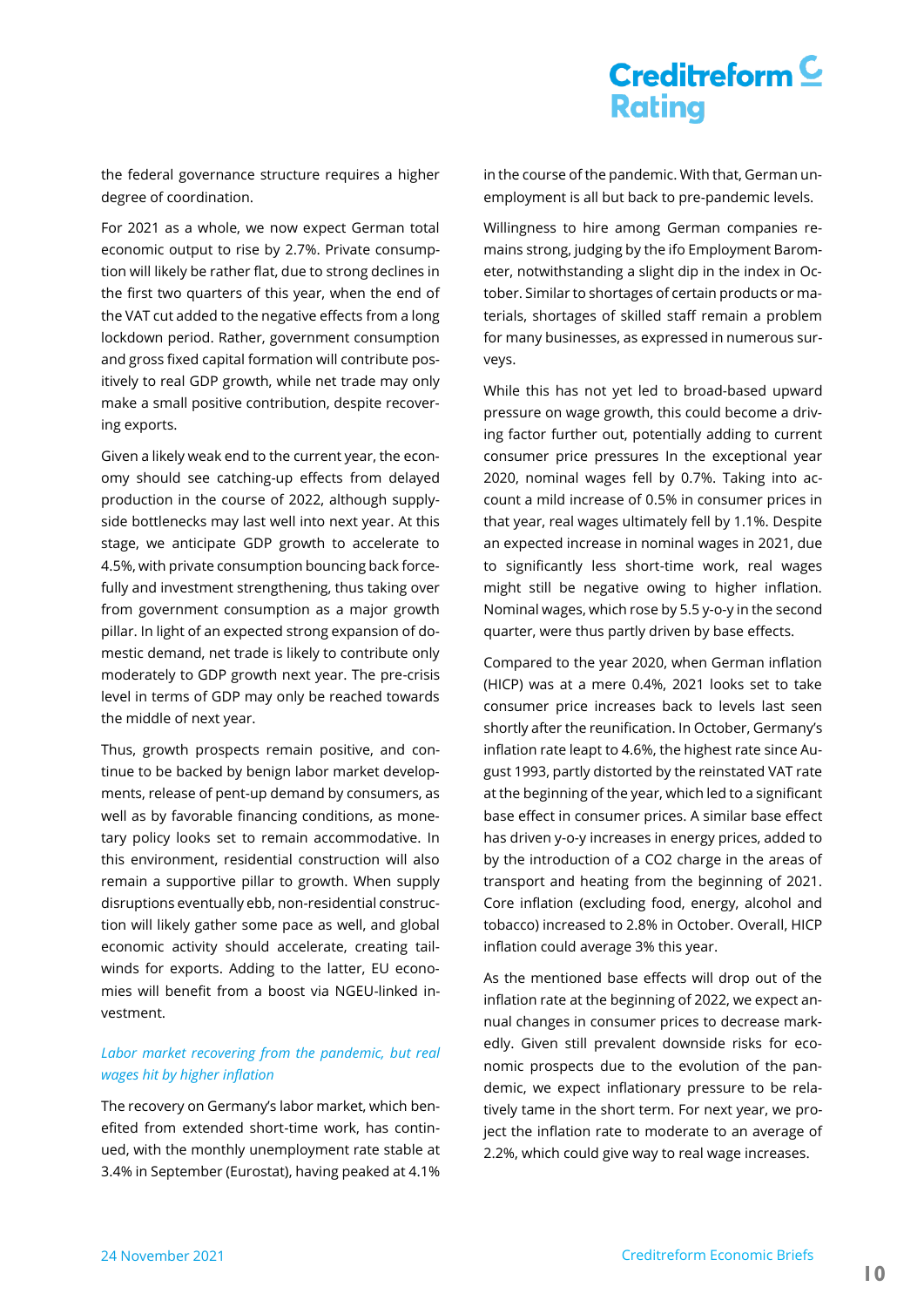Having said this, a broader-based increase in consumer prices remains possible in a scenario in which downside risks linked to the pandemic fade quickly. With the politically desired transition to more environmentally-friendly energy sources likely to incur further costs, price pressure due to these structural developments is likely to stay pronounced over the coming years.

#### *Insolvencies remain on the decline*

Even though most of the special regulation such as suspension of the obligation for over-indebted businesses to file for insolvency has no longer applied from May 2021, the number of actual business bankruptcies has declined further of late. As of August 2021, business insolvencies declined by 2.1% compared to August 2020, and by 36.7% vis-à-vis August 2019. The early indicator for normal business insolvencies fell strongly in October, according to preliminary data, by 29.2%. An exception regarding filing for insolvency remains in place until 31 January 2022 for businesses directly affected by the catastrophic flooding due to heavy rains in some areas in the summer.

While businesses may seem galvanized by government support, consumer insolvencies have more than tripled in August 2021 compared to August 2020, rising by 217.7%. We note, however, that a change in regulation holds responsible for this development, since new regulation applying to requests from 1 October 2020 enables substantially faster proceedings.

### *New government required to demonstrate clout in a fragmented political landscape*

Apart from persistently high uncertainty associated with the coronavirus as long as immunization levels remain disappointingly low, risks to Germany's economic developments further out relate to catchingup potential as concerns use of digital infrastructure in various areas including education. In a consultation paper released in October, the three parties of the prospective traffic-light coalition - SPD, Green party and FDP - prioritize, among others, making the administration more agile and digital, speeding up administrative, planning and approval procedures to

increase efficiency with regard to private and public investment.

The prospective coalition also ponders accelerating the phase-out of coal-fired power generation, possibly to be achieved by 2030, which would go against recent agreements to reach this goal by 2038. Amid strong commitment to pursue ambitious climate goals and further develop the Climate Protection Act, all sectors will have to contribute. As regards the labor market, the three parties envisaged to raise the minimum wage in a one-off to 12 euros per hour, among others.

The considerable challenges and costs that are attached to remodeling the economy on a more digital and environmentally-friendly base seem to require a high degree of political clout. In light of a more fragmented political landscape following the German federal election in September, we see a risk of delays in implementing required changes. This said, the negotiations among the aspired-to three-way coalition progressed relatively smoothly, resulting in a coalition contract presented on 24 November. We expect that current caretaker finance minister Olaf Scholz will be elected Chancellor in early December. While the Free Democrats may weigh in to prevent derailing of the debt brake incorporated in the German Basic Law, the fiscal stance may tend to remain on the expansionary side with a view to required financing of the twin transition while aiming to compensate those losing out from it.

### *United Kingdom: Post-Brexit blues adds to supply shortages amid well-progressing vaccinations*

Following its rebound by an upward revised 5.5% q-o-q in this year's second quarter, as restrictions to social life were gradually lifted, UK economic output increased further by 1.3% in the third quarter. With that, real GDP remains 2.1% below its pre-pandemic level, comparing somewhat unfavorably against the other G7 states (see [Figure](#page-11-0) **13**).

While hinting at ongoing growth, the manufacturing PMI had declined for four consecutive months, before improving to 57.1 points in October. The improvement was, however, tamed by another slow-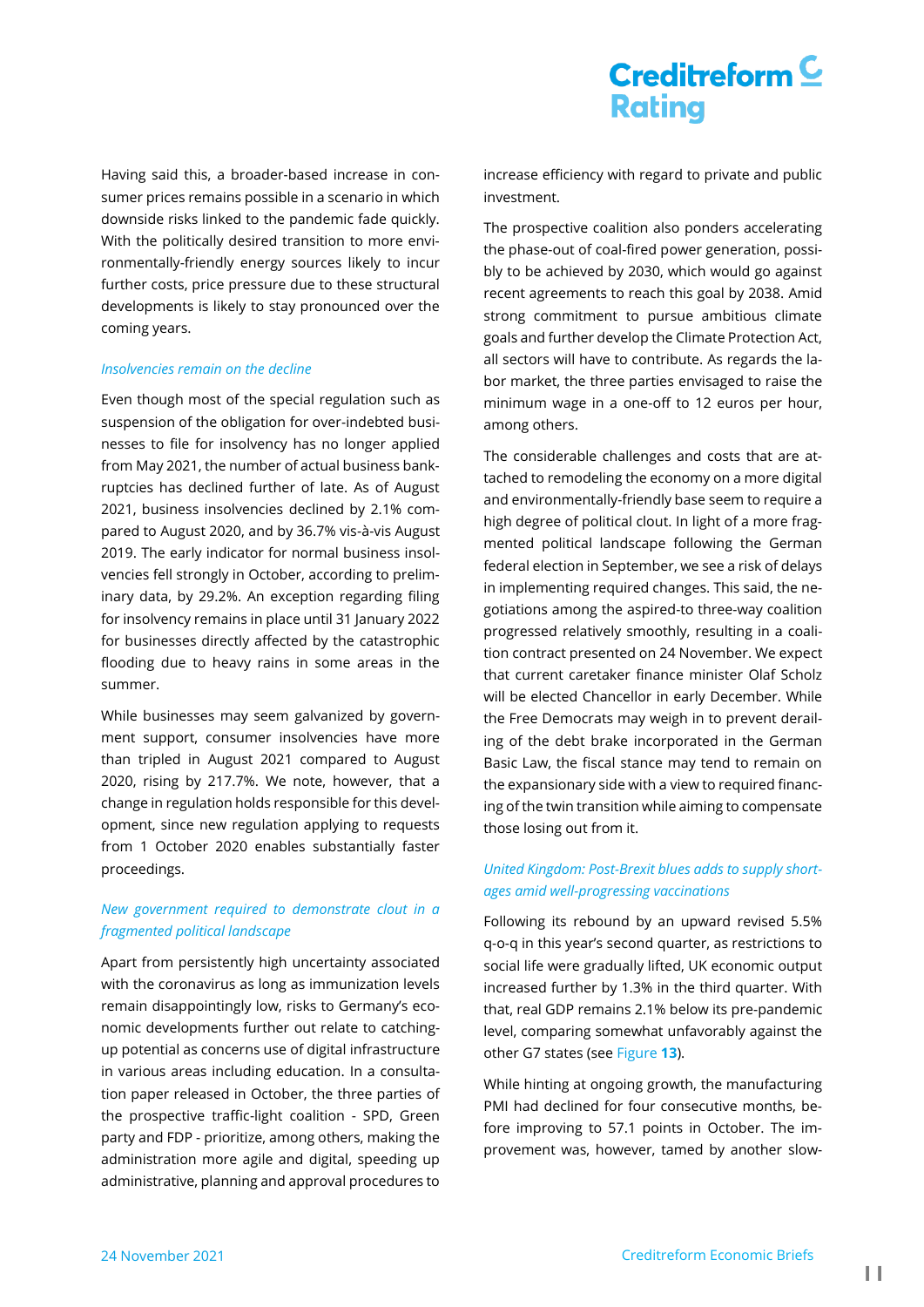# Creditreform<sup>C</sup> **Rating**

down in the output component, reflecting the abovementioned challenges. In the service sector, the PMI leapt to the highest level since July in October (59.1), with the mix of shortages and high demand drastically pushing up prices charged by service providers. Looking at the National Institute of Economic and Social Research's (NIESR) monthly tracker, real GDP could still expand by about 1.1% q-o-q in the fourth quarter.

### <span id="page-11-0"></span>Figure 13: UK lagging the economic recovery of fellow global leaders

Quarterly real GDP growth in G7 economies, index (Q4- 2019 =100)



As in other economies, the global supply difficulties also leave their mark on the UK economy, coming at an unfortunate time, as they coincide with apparent Brexit-related labor shortages. The recent episode during which heavy goods vehicle drivers were desperately sought-after may serve as an example thereof (see [Figure](#page-11-1) **14**).

At the same time, Covid-19 infections in the UK have trended upward over the last few months, dragging along the number of hospitalizations, raising political discussions over whether some restrictions may have to be imposed at some point, despite having had 'Freedom Day' back in July. However, in terms of vaccinations, the UK seems well ahead of e.g. Germany. According to government data as of 15 November, 80.1% of the population older than 12 years were fully vaccinated (two doses), and 22.9% had received a booster dose. Judging by these numbers, the UK is on a promising path to enhance its economic resilience against this pandemic, notwithstanding remaining risks.

#### <span id="page-11-1"></span>Figure 14: UK labor market feeling post-Brexit blues with CEE share taking a dive

UK employment levels by nationality, people aged 16y and over (not s.a.), index (Q1-2010=100), EU14  $\Leftrightarrow$  AT, BE, DK, FI, FR, DE, EL, IE, IT, LU, NL, PT, ES, SE



We currently expect real GDP growth in the UK to grow by 6.8% this year, first and foremost backed by rebounding private consumption, and, to a lesser extent, by gross fixed capital investment. Net exports will likely pose a drag on GDP growth this year. The Autumn Budget presented this October would overall reduce somewhat the extent of fiscal tightening over the next two years.

Uncertainty over labor market developments is rather high in the short term, on the one hand stemming from the significant and rising shortages of skilled labor in a number of industries, adding to the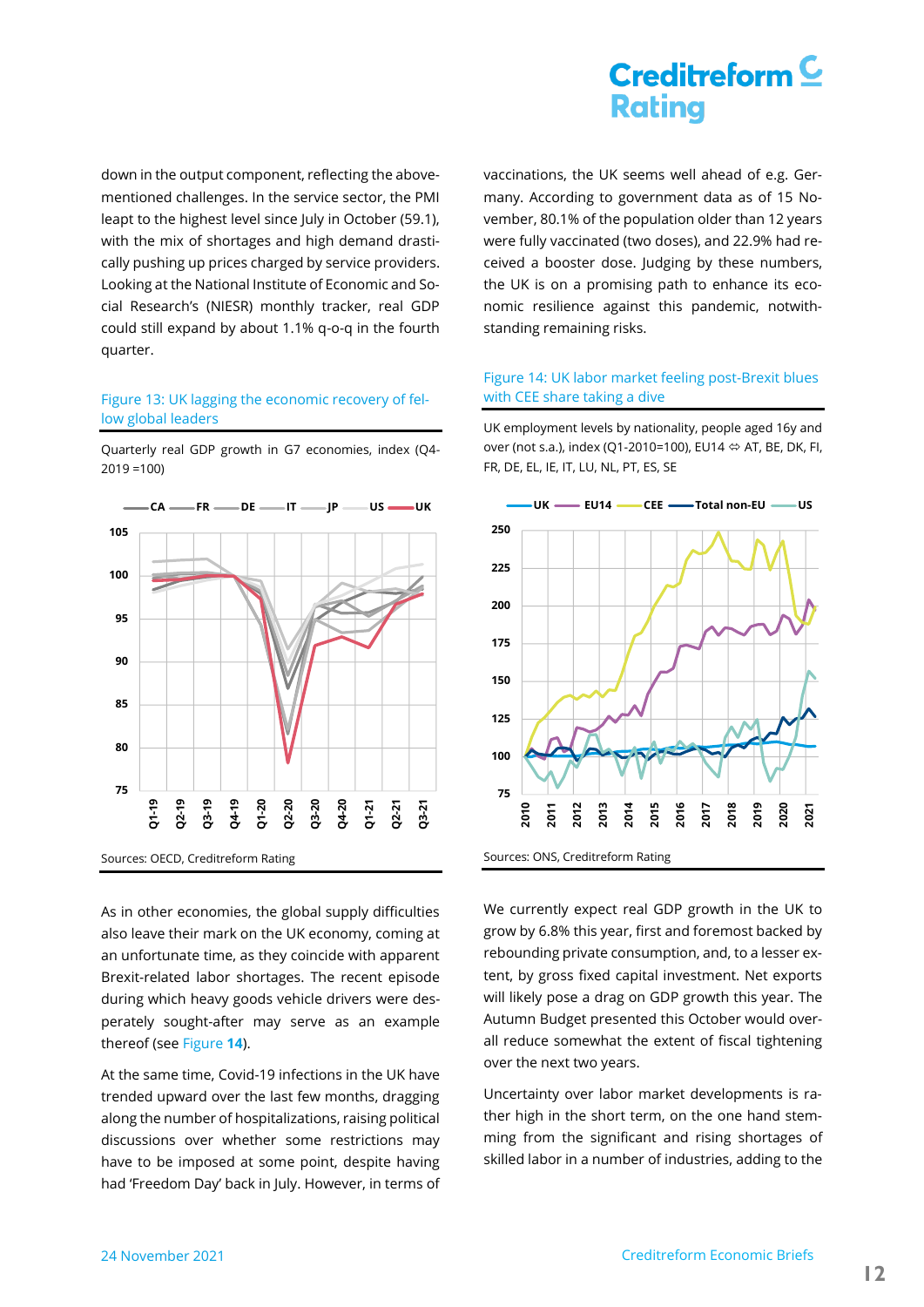impression of a tighter labor market and creating upward pressure on wages (see [Figure](#page-12-0) **15**). Average weekly earnings in the private sector rose 4.9% y-o-y in September 2021, well above wage growth registered prior to the pandemic in 2019, but likely including positive distortions from employees who have returned from furlough.

#### <span id="page-12-0"></span>Figure 15: Many industries in the UK confronted with increasingly tight labor market, as vacancies relative to unemployment continues to rise

Number of vacancies per person unemployed by industry, three-month moving averages



On the other hand, labor market prospects are clouded by the end of the furlough scheme on 30 September. Upon the scheme's expiry, there were still 1.14mn jobs on furlough. The unemployment rate, which had dropped to 4.3% in August, still posting somewhat above pre-crisis levels, might thus go up over the next few months, potentially signaling skill mismatches in the current situation. Wage pressure might then persist.

In tandem with higher consumer prices, some concern over employment prospects may slow down

private consumption next year, in addition to income tax thresholds being frozen and a Health and Social Care levy. Gross fixed capital formation should take over as a main growth driver in the coming year, in a context of slightly less accommodative monetary policy on the one hand and investment brought forward by businesses making use of the 'super-deduction', intended to remain in place until the first quarter of 2023, on the other hand. As pandemic-related government support is being withdrawn, we anticipate GDP growth to slow to 5.0% in 2022. We continue to see downside risks linked to possibly longer lasting supply challenges and getting to grips with the post-Brexit trade regime.

#### *Bank of England hesitant to raise interest rates*

Averaging only 0.9% in 2020, the inflation rate surged to 4.2% in October 2021, well above the Bank of England's 2% target, pushed up by rebounding demand, supply shortages and high energy prices. The rate could reach an even higher level by spring next year, possibly moving around 5%, but the Monetary Policy Committee (MPC) highlighted the likely temporary character of these developments and, at its November meeting, refrained from announcing a first interest rate hike, despite increasing its inflation projections, and somewhat contrary to market expectations. The MPC currently expects inflation to be close to its target in two years' time, but signals necessary increases of its monetary policy rate over coming months in order to achieve this.

Reasons that prevented a majority of the nine-member committee (7:2) from voting in favor of a rate hike at this point in time was a lack of insight on how the labor market is digesting the end of the furlough scheme, as well as concern over the recent loss of growth momentum. A majority of 6:3 voted to continue with the existing program of government bond purchases, maintaining the target for the stock of these bond purchases at GBP 875bn and so the total target stock of asset purchases at EUR 895bn. The vote to maintain the stock of sterling non-financial investment-grade corporate bond purchases at GBP 20bn was unanimous.

We expect a first rate increase to occur in early 2022, which may be followed by further hikes to 0.75% by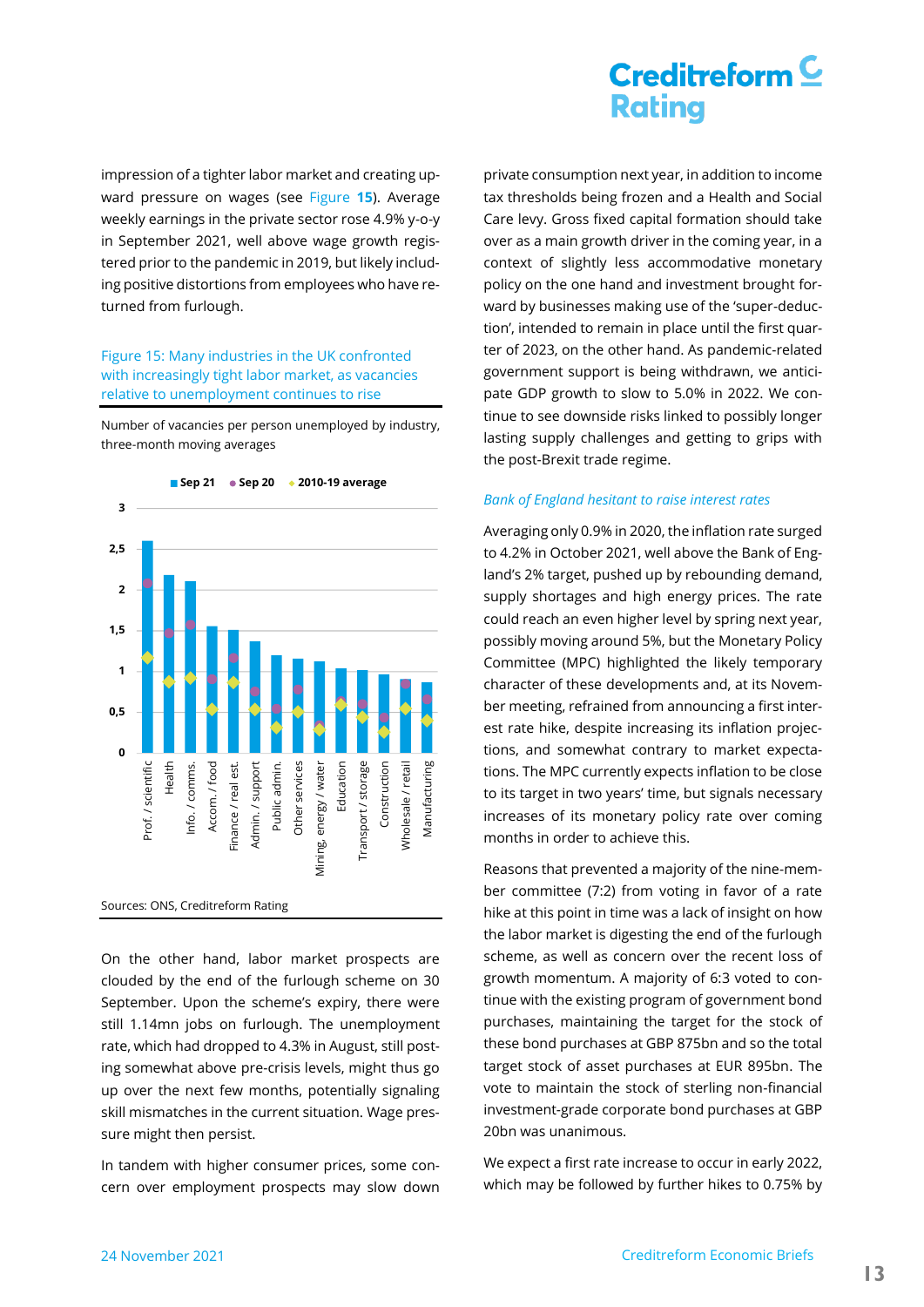### Creditreform  $C$ **Rating**

the end of next year, from the current record low level at 0.1%. Reducing the government bond holdings is likely to occur in parallel.

UK house price dynamics have increased, irrespective of the expiry of a transaction tax break at the end of September. The HM Land Registry's UK house price index rose by 11.8% y-o-y in September 2021, although these results are currently subject to higher volatility, as the authority points out. Dampening effects from the expired tax regulation may still kick in. At the same time, demand for properties with outside space is likely to stay high for the time being, but may be tamed somewhat by less favorable financing conditions amid a turning tide of monetary policy and uncertainty over labor market developments.